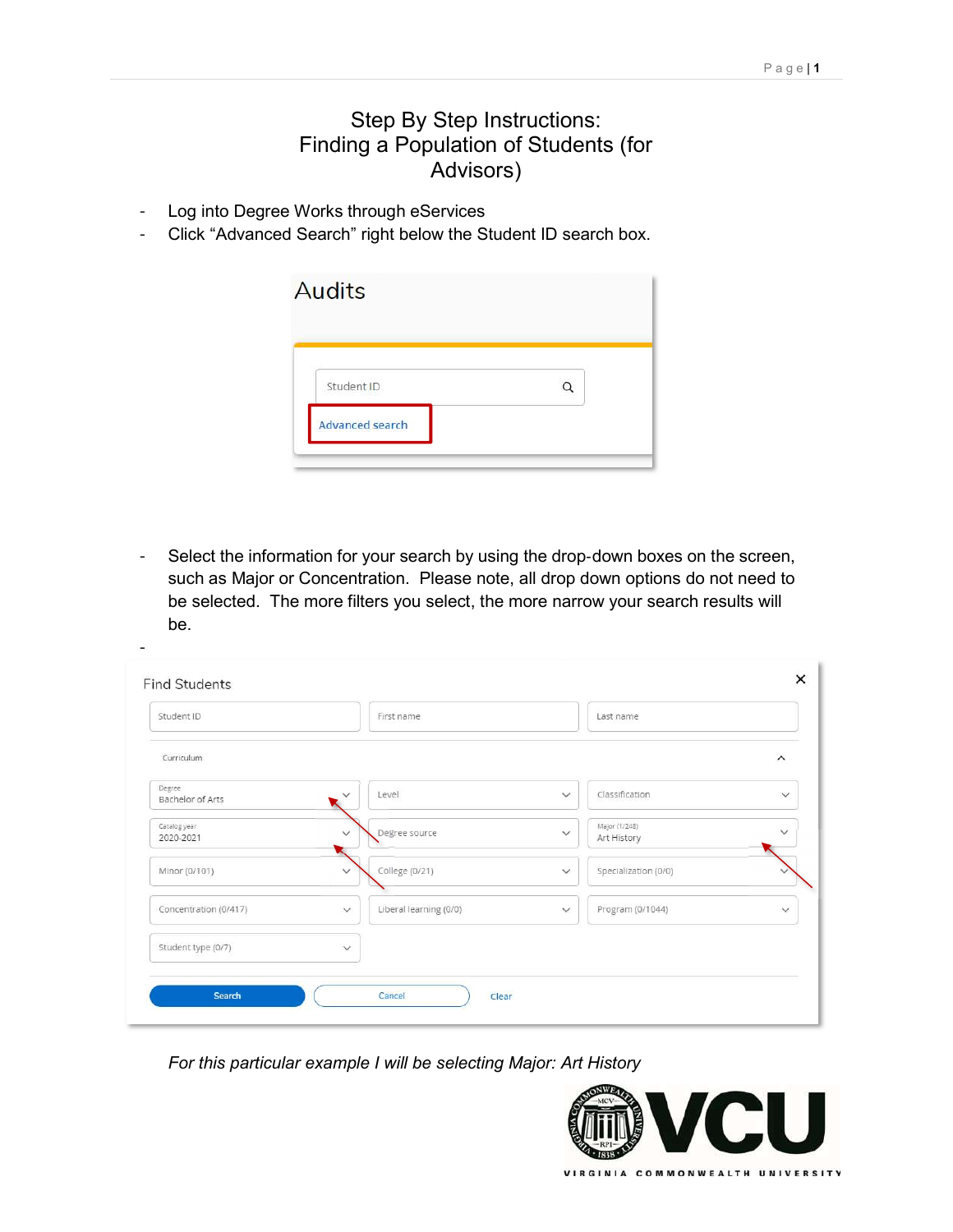<sup>−</sup> Click Search

\*\*Note: If your search yields more than 2500 students, they will not all be displayed, and you may receive an error message.

<sup>−</sup> At the bottom of the "Find Students" box, you will see the populated list of students, if you are satisfied with list then click Select. If you are not, you can use the "uncheck all" button or "check all" buttons in combination with the checkboxes to the left of the student V numbers to refine the returned population. Alternatively, you can refine your search parameters.

| Student ID              | First name |             | Last name |                |
|-------------------------|------------|-------------|-----------|----------------|
| Curriculum              |            |             |           |                |
| Search<br>Clear         |            |             |           |                |
| Id<br>Name 个<br>✓       | Degree     | Major       | Level     | Classification |
| $\blacktriangledown$    | BA         | Art History | UG        | Freshman       |
| $\overline{\mathbf{y}}$ | BA         | Art History | UG        | Freshman       |
| $\overline{\mathsf{v}}$ | BA         | Art History | UG.       | Freshman       |
| $\blacktriangledown$    | BA         | Art History | UG        | Freshman       |
| $\checkmark$            | BA         | Art History | UG        | Freshman       |
| $\blacktriangledown$    | BA         | Art History | UG        | Freshman       |
| $\overline{\mathsf{v}}$ | BA         | Art History | UG        | Freshman       |
| $\blacktriangledown$    | BA         | Art History | UG        | Freshman       |
| $\overline{\mathsf{v}}$ | BA         | Art History | UG        | Freshman       |
| $\checkmark$            | BA         | Art History | UG        | Freshman       |